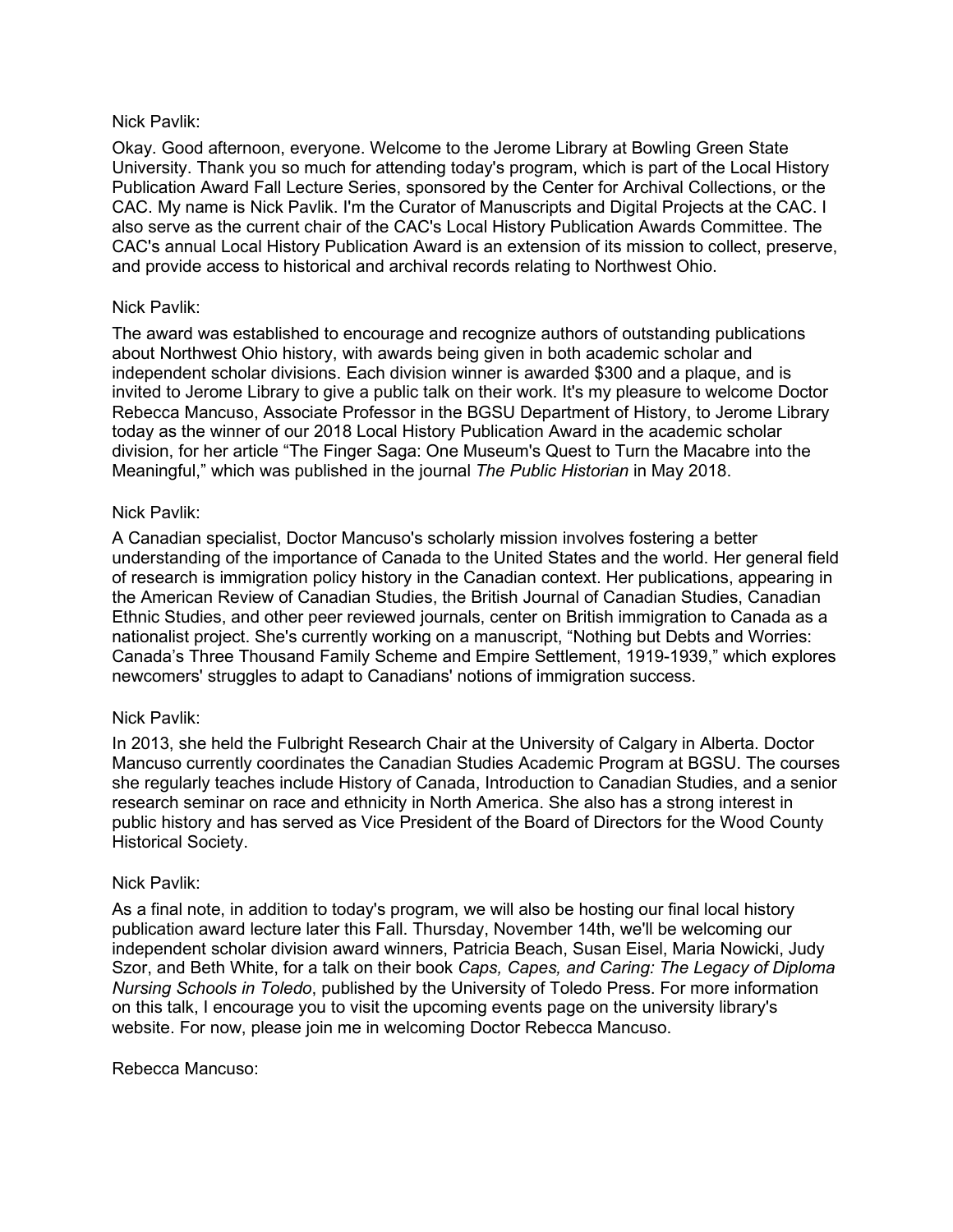[inaudible 00:03:27] Hi, everybody. Thank you. I want to thank the CAC for hosting this lecture and for highlighting local history. We have really interesting local history in Northwest Ohio. I was born in Bowling Green, Ohio and grew up here. Went to Bowling Green State University. Studied French and history and then decided to get a master's degree in history. So, I went to Bowling Green State University. Then I really wanted to get out of Bowling Green. So, since I was interested in Canada, which has nothing to do with this talk at all, I decided to go to McGill University in Montreal.

### Rebecca Mancuso:

I loved Montreal. Lived there for a number of years. Then worked for a few years in Chicago. When a job opened up that called for someone, an academic job, they wanted someone with the expertise in Canada, it was in Bowling Green, Ohio. So, I came all the way back here. I've been fascinated by the fingers all my life. They were on display when I left Bowling Green and on display when I came back. So, we're going to talk about this fascinating artifact that belongs to the Wood County Historical Society today. So, thank you for joining me for The Finger Saga.

## Rebecca Mancuso:

When I came back to Bowling Green in the mid 2000s, in a couple of years I decided to join the Board of Directors at the Wood County Historical Society. I was on the board off and on from about 2009 to 2016 or '17. What I'm going to talk about today came from conversations I had with the former director of the museum, Dana Nemeth, who's here, and the current director, Kelli Kling, who's here, and the present curator, Holly Hartlerode Kirkendall, who couldn't make it today. I had wonderful conversations with them, with members of the board, with members of the society, community members, like Mike [inaudible 00:05:32] and other people like that, about ethical issues surrounding the exhibition of human remains.

### Rebecca Mancuso:

So, what I'm going to present today were some research I did, some ideas that I came up with, but I do want to explain that I am no longer on the board. I don't speak for the museum. It is the museum that makes all the decisions surrounding what artifacts to keep, what to dispose of or sell, and all of those things. So, this just comes from my experience several years ago. So, if you lived in BG, if you were here before 2014, how many of you have seen the fingers? Overwhelming. Yep. Bowling Green folks cherish the fingers. Where did you see them? Did you see them in the courthouse, or did you see them ... Yeah. You remember them in the courthouse. So do I. Going in there, begging my parents to walk me through so I could look at the fingers.

# Speaker 4: [inaudible 00:06:24]

### Rebecca Mancuso:

Yeah. Did anybody see them when they were in the museum? A few of you have. Yeah. So, if you saw them in the courthouse, what was your reaction when you saw them? How did they make you feel? What was your response?

### Speaker 3:

I was young and I just thought it was wonderful. A friend of mine, whenever we could get over to the courthouse, race up those steps and look at the fingers.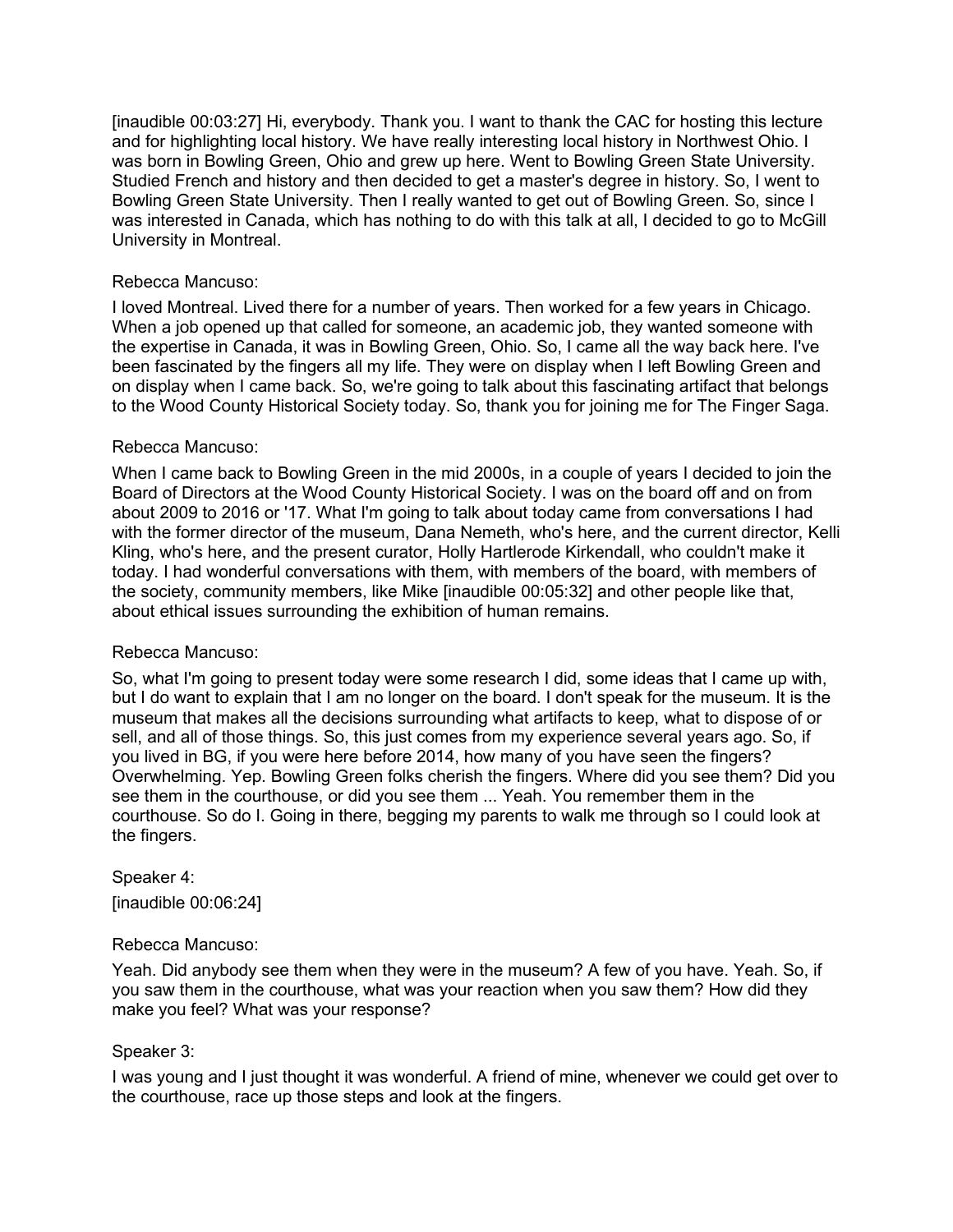Rebecca Mancuso: Look at the fingers.

Speaker 3: We didn't put it in context of anything. It was just ...

Rebecca Mancuso:

Exactly. Right. Okay. Anybody else? Yeah?

Speaker 5:

Well, the display case was right at the top of the stairway. So, when folks came from the county seat to pay their taxes, and, in those days, some of them came to pay cash ... Mike would know that. They would make sure that they paid. You write them out. But when they went by that display case, they felt a little guilty. They said, "Well, I better do things right. These people around here [inaudible 00:07:23]."

## Rebecca Mancuso:

Are pretty serious, right. Right. Okay. So, they kind of had a place of honor in the courthouse, didn't they?

Speaker 5:

Yes.

### Rebecca Mancuso:

Yeah. So, you saw these fingers. There was kind of a spooky or gross out reaction to them. Did you learn anything about whom they belonged to? No. Didn't learn any of that, right? When the exhibit that was in the courthouse moved to the Wood County Historical Museum, it stayed in the same case that they were in. So, there was still really no interpretation about the woman that they belonged to. So, we want to bring some humanity back for her. Okay.

### Rebecca Mancuso:

So, here is the Wood County Historical Society and Museum. It was the site of the Wood County Poor Farm, the place where the elderly and the infirm, people with disabilities, would go there to live, built in 1869. In 1885, a lunatic house was added to the property for the county insane. It fell into disrepair but was reopened in 1975 as a museum. The fingers came to the Wood County Historical Society around 1980. All right? So, the museum has an eclectic collection of all kinds of things, but in the last few years, the museum has really changed its focus from kind of general Ohio history, and it's still a big part of it, but the museum has been trying to connect with the history of the site, which is really, really rich.

### Rebecca Mancuso:

So, the history is focusing on social justice, social welfare, marginalized, vulnerable people. What was it like to be poor in Wood County? What was it like to be a woman in Wood County? Elderly or disabled and so forth. Mentally ill. So, when we talk about the fingers, we can think about fitting them into that context. Okay? So, what we are talking about is the artifact that is owned by Historical Society, three preserved fingers of a murder victim who was killed in 1881,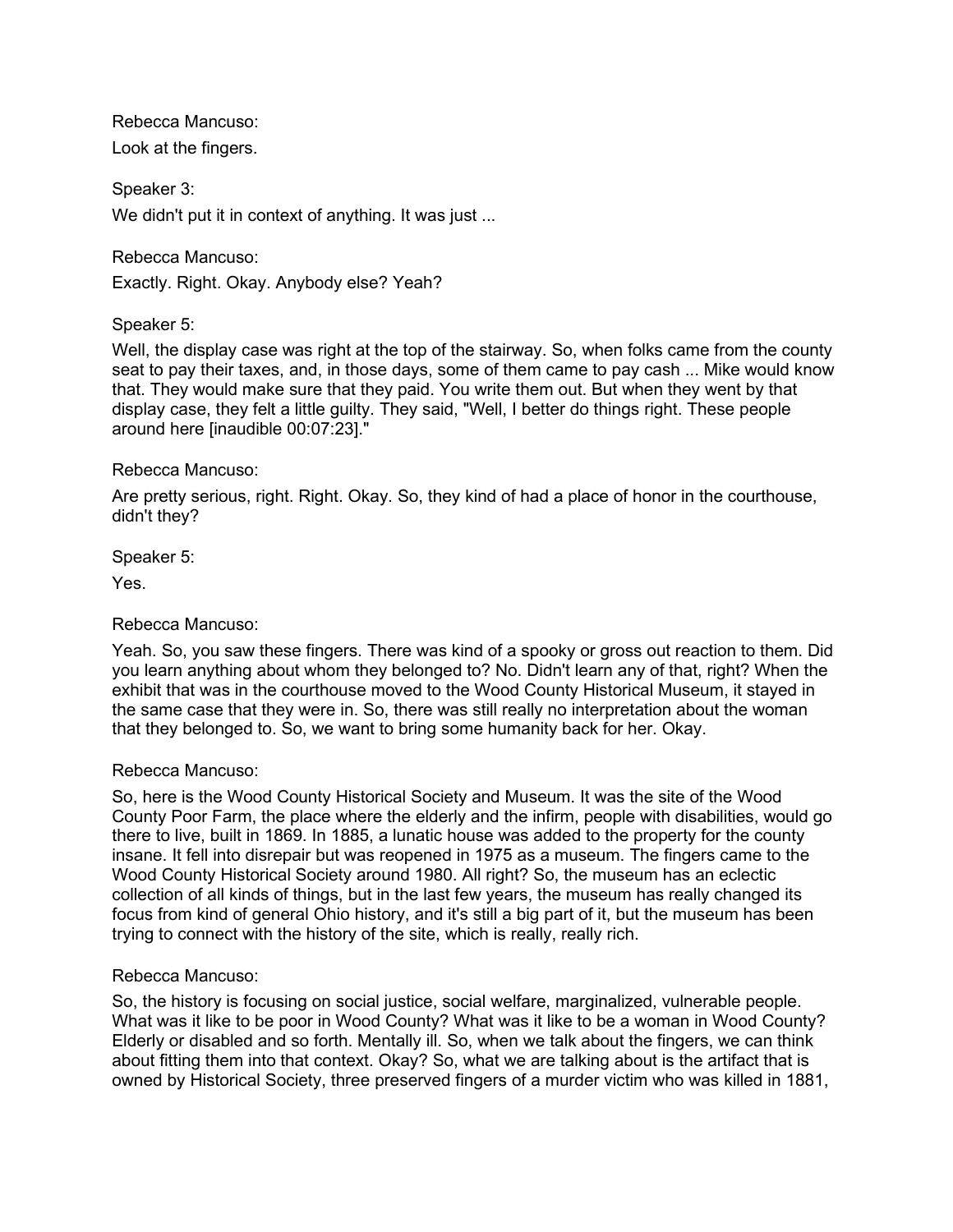Mary Bach. So, these fingers are now about, by my calculation, let me think, about 138 years old. Okay.

## Rebecca Mancuso:

So, I mentioned that they were moved from the courthouse. They'd been in the courthouse since 1897, I think, and then to the Historical Society in 1980, and then taken off exhibit in 2014. I had fascinating conversations with the staff at the Wood County Historical Society, and, again, membership and board members, and a lot of us were disturbed by how the fingers were presented. Right? They were presented in kind of a dehumanized way, a disturbing way. When people looked at them, it tended to elicit a gross out reaction. The way they had been displayed didn't mitigate these kinds of unsympathetic responses. So, some of us, especially the women I talked to, were disturbed that the woman's humanity was gone.

## Rebecca Mancuso:

So, we were having these conversations. I started to think about some other questions, and so was the staff. So, this wasn't entirely my idea, of course. We're all talking about what we should do with the fingers. So, I thought I would do some research into this. I would look at the legalities and the ethics surrounding the exhibition of human remains. So, here are the research questions that I started looking at. Do we have the right to look at human remains? Should we look at them? If we're going to look at them, can we do so ethically? Can we do so in a pedagogically responsible way? Well, we shall see.

## Rebecca Mancuso:

My purpose for this was to create a roadmap. Not really for our museum, because our director, curator were working on that. I was talking with them about it. But I wanted to write about it so that I could get this out in the ... The publication eventually came out in the Public Historian Journal to serve as, maybe, a guide for other museums who might be struggling with these kinds of provocative, controversial artifacts. So, some additional concerns. I just want to mention really quickly that the fingers are not owned by the county. They're owned by the Wood County Historical Society. Again, the curator can decide whether to display them or not, what to do with them, whether to dispose of them, I suppose.

# Rebecca Mancuso:

Because the fingers are owned by the society, it's responsible to talk to the membership in the Historical Society. It's responsible to talk to the board, get some feedback. So, there are committees, collections committees and so forth, that were also talking about this issue. As we talked about, right when we got started, the fingers are strangely cherished in Bowling Green. They are connected to what people see as a very important series of events in this town and county. So, when we did talk to members, we talked to people in the community about the fingers, they wanted them to be on display again. They wanted the museum to keep these.

### Rebecca Mancuso:

Then we get into the practical stuff. Okay? The fingers do bring people in the door. I can tell you that human remains are among the most popular artifacts in museums the world over. In fact, the leading tourist attraction in the world right now is called Body Worlds. Has anybody seen Body Worlds? Do you know what Body Worlds are? Yeah. Okay. Body Worlds, there are several versions of Body Worlds. They are cadavers that have the skin taken off. They are plasticized. So, they are preserved. Go ahead and look it up. They're playing tennis and they're playing the guitar. They're doing all of the things. People just go nuts for Body Worlds.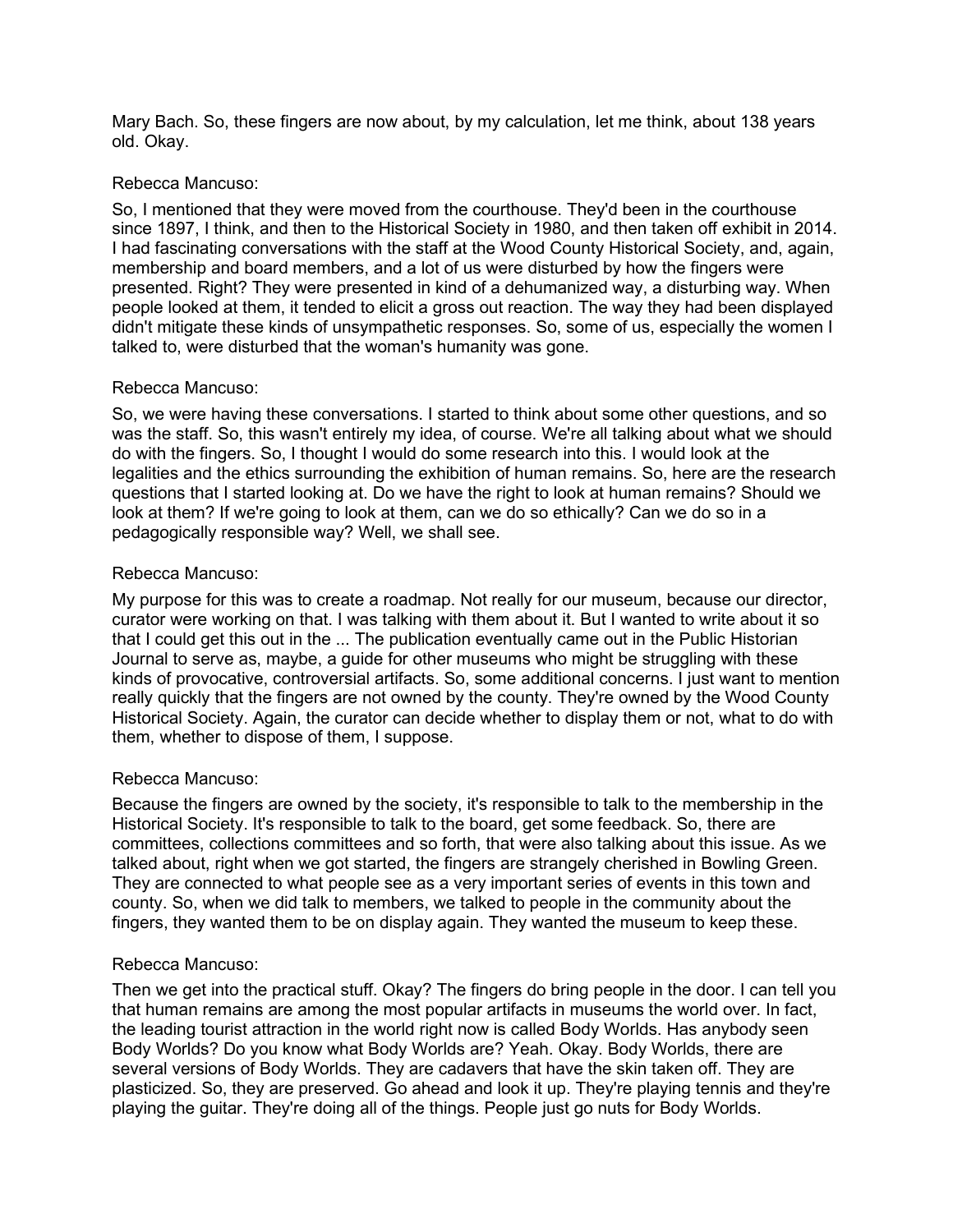#### Rebecca Mancuso:

So, if a museum has human remains, it can be a real attraction. So, we had to keep that in mind. People would come to the museum and say, "We want to see the fingers. That's why we're here." So, we thought, "Well, if the fingers are that attractive, if they're that provocative, they could be an entry point into some conversations about meaningful things." So, to come back up here for a moment, do we have the right to look at human remains? Yes, we do. Certainly there are all these laws surrounding the disposal of bodies and things like that. The law says once a body part is disconnected from a body, and especially if it is altered somehow by being encased in something or placed in fluid in a jar, if it is incorporated into jewelry or artwork, it's not human remains anymore. It's an object.

### Rebecca Mancuso:

So, the fingers are an object. Problem solved, right? We can put them on display. Well, no. There are all these other kinds of ethical things to think about. People do want to see them, right? So, what kind of tourism is this? Here's another concern that we had at the museum. Wood County Historical Society is identified online, in some quarters, as what's called a dark site. A dark site is an historical society that is associated with atrocity, disaster, deviance, crime, something like that. They're not all disreputable sites. Auschwitz is a dark site. The other Holocaust museums are considered dark sites. The memorial for 9/11 is a dark site. One of the most popular ones now is Chernobyl. Everybody's flocking to Chernobyl to go in there and look around. It's not really interpreted. I think it's kind of dangerous. They're going there nonetheless.

## Rebecca Mancuso:

So, it was a little bit disturbing when I looked online and I saw that when the fingers were mentioned, they were mentioned in a really lurid, kind of gruesome way. Look at this one from [Weird US 00:15:50]. "If you'd like to see these gruesome reminders of what might happen if you don't complete your housework, you could go to the museum and see these on display." So, it makes a joke of it. People do chuckle about the fingers, which is okay. But when you think about it, that's really pretty much what happened to Mary Bach. She didn't want to do her housework. She was disobedient. She died for it. There you see a caricature of the fingers in the jar.

### Rebecca Mancuso:

How about the [Morbid Sightseer 00:16:19]? This one was disturbing. "Why stop in Bowling Green? Why, to see the fingers of Mary Bach, of course. The prized display, three hooked human fingers in a jar. The fingers belonged to Mary Bach, who was murdered. The knife used to sever the fingers and the noose used to hang the man who severed them are proudly presented alongside the popular tater tot-like appendages." Yeah. I couldn't believe how many comparisons to food I saw online. They were either french fries or carrots or things like that. Yeah. Makes some people chuckle but it's also really pretty dehumanizing, right? Yeah. So, those are the kinds of ways that the fingers were mentioned.

### Rebecca Mancuso:

So, what, I think, was the aim here was to figure out a way to change the public's gaze, shift the public's gaze, and move understandings or reactions from what we call an object centered one to an object driven one. An object centered view of an artifact is where you just look at that artifact and you focus entirely on its physical qualities. "Oh, look at these shriveled fingers. They're dark colored. They're gory." You look at the jar and have just this reaction to the physical qualities. An object driven approach, on the other hand, is, as material historians say,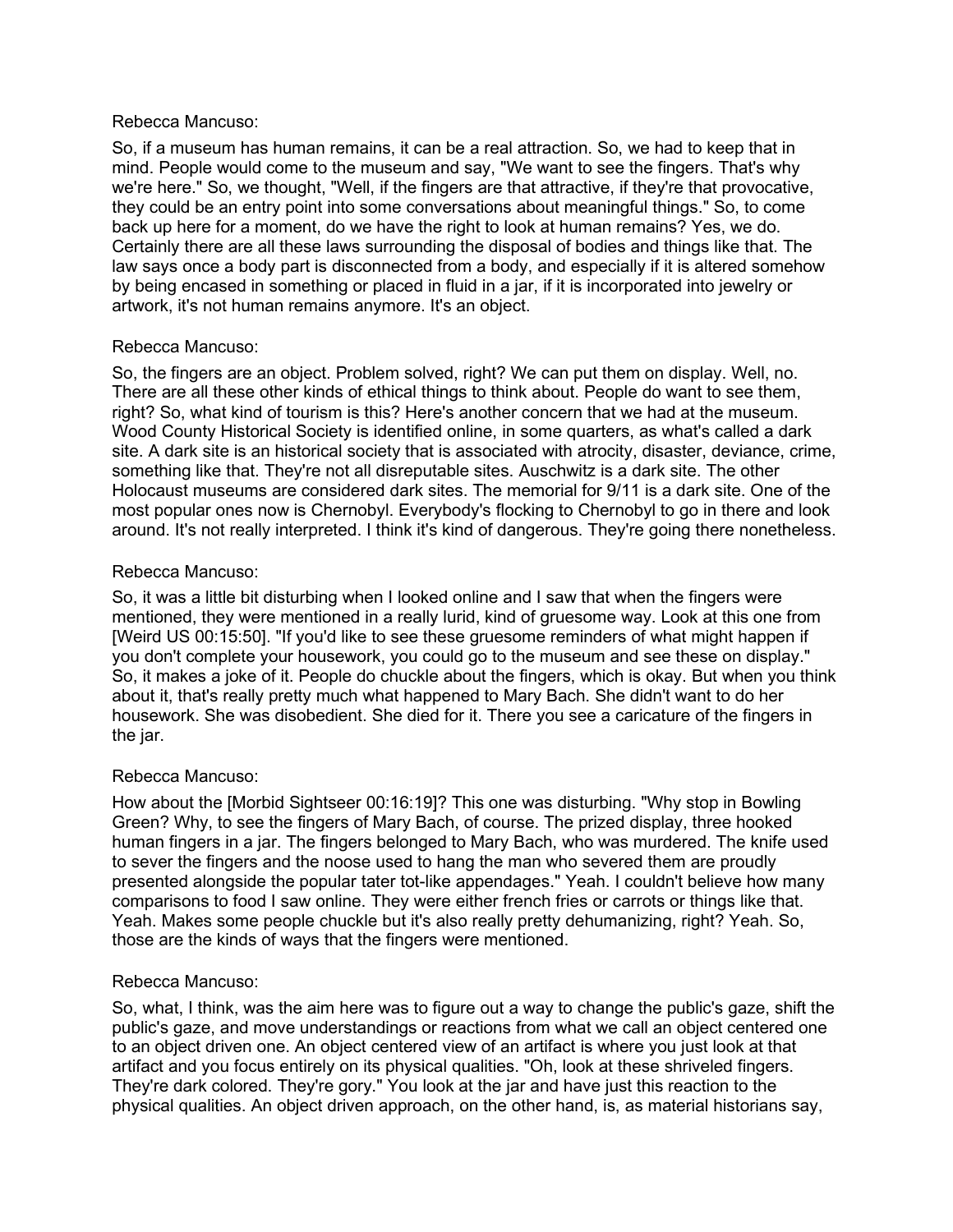when you let the object speak. You help the object tell its story. You give it context. You let people engage with the object and the context. That way, you can really build knowledge and educate. It's not just a thing. It's what the thing represents, what the thing symbolizes, the whole story behind it.

## Rebecca Mancuso:

I remember talking to Dana Nemeth about this, the former director, one day, and we were talking about the story of Mary Bach. We said, "Once you know the story of Mary Bach, you never see the fingers in the same way. The fuller the story, the better." I'm going to give you an abbreviated version, but let's, for a minute, talk about Mary Myer and Carl Bach. So, Charles Bach and Mary Myer were both German immigrants. They met in Northern Ohio in the Cleveland area. They were married in the late 1860s. They soon moved to Northwest Ohio and settled on a farm in Milton Township, just west of Bowling Green, of course. They had three children, Charles, or Carl Junior, Marie, and [Catherine 00:18:55].

## Rebecca Mancuso:

Significantly, the Bachs purchased their farmland jointly. Mary had some inheritance, some from her father and then some from a previous marriage. She had been married to a Civil War soldier, who completely disappeared, was presumed dead. So, she inherited some money from that, as well. So, she came into the marriage with some money, purchased this land jointly with her husband. Her name, her signature, was required for any deed of sale of the land. This would become a major source of tension for the couple. The United States was in a depression in the 1870s. The Bach family slid into poverty during that time. By 1880, the family was deep in debt. Carl desired to sell the land and, perhaps, move west. With or without Mary, we're not sure. We think, possibly, without her. He may have wanted to take the children. We don't know how she felt about that. But we do know that Mary did not want to sell her land. She didn't want to discharge this asset that she had.

### Rebecca Mancuso:

At least twice, Carl Bach found buyers for the land, but each time she refused to sign the deed. The newspapers that you read from the 1880s say that Mary was pretty assertive. She was pretty stubborn. So, Carl would find a buyer for the land and she'd just say, "No, I'm not signing this." When you look at the trial transcripts, however, and you look at the testimony from her son, Carl Junior, he said that Carl Bach, the husband, would beat Mary on the head and face until she agreed to sell the land. When he would put the deed in front of her, she would, again, refuse to sign. The newspapers say, "Oh, this happened a couple of times." In the trial transcript, it says it happened five to six times. So, we know that Mary was pretty heavily abused.

### Rebecca Mancuso:

Carl became increasingly frustrated with his wife's refusal to sell the land and other behaviors of hers. He began to wander around the neighborhood telling his neighbors that he wanted to kill Mary, that he wanted to hit her with an ax or a knife or whatever it might be. By 1881, Mary was pregnant again. The sources describe her in an advanced state of pregnancy. She complained that Carl's rages drove her from the house "day and night in all kinds of weather." She retained a peace warrant, which is like a restraining order, against Carl. He had to go to jail for about 18 days. Some of his neighbors came and eventually let him out.

### Rebecca Mancuso: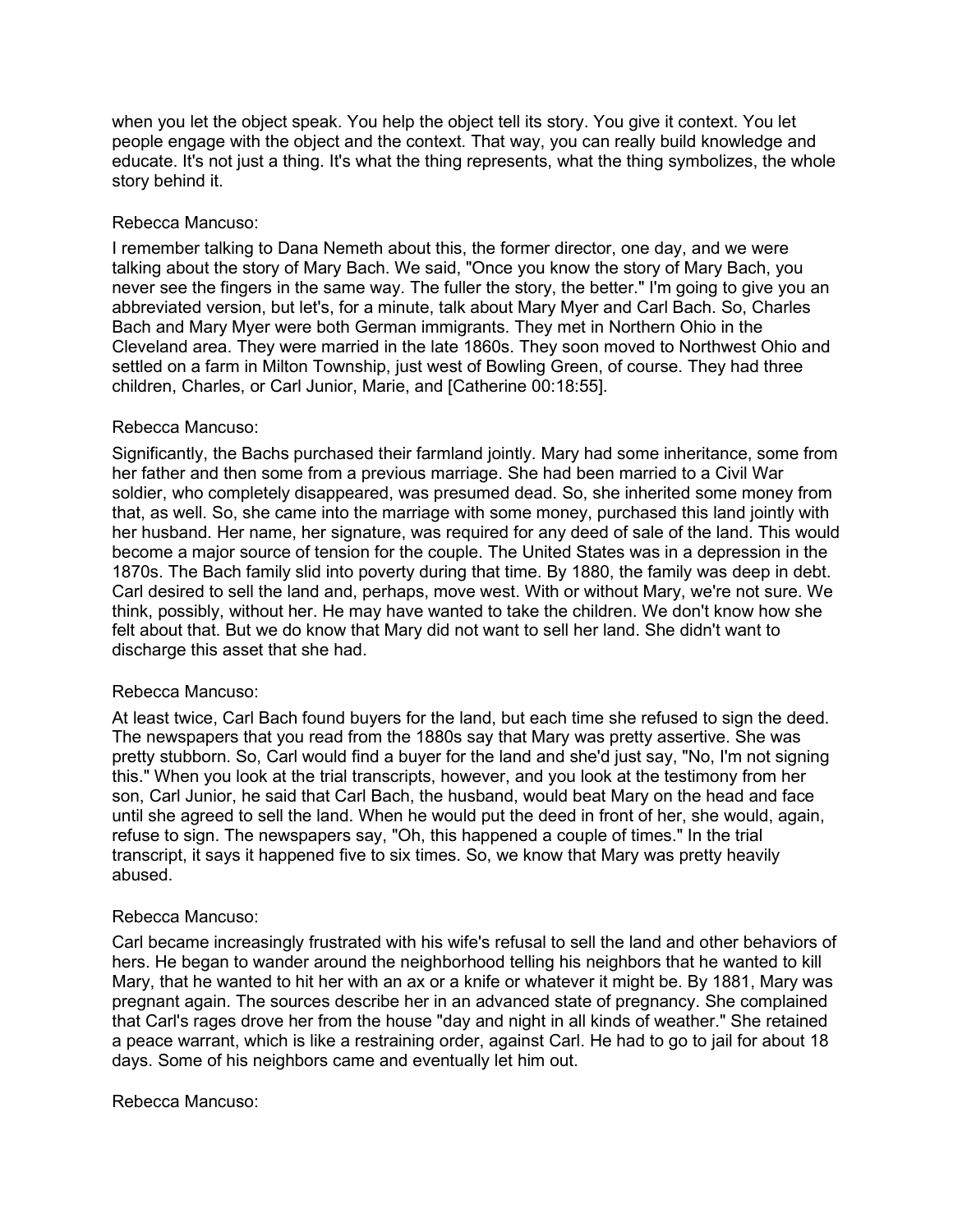He returned to the family home and he stayed on the property, but Mary refused to give him admittance into the house. He stayed in the barn, living and cooking out there. As the weather became colder and colder into October, he became more angry that he was not allowed in the house. Of course, he was angry that his wife was defying him. Mary, meanwhile, took steps to secure a divorce. Carl's living situation and Mary's behavior threw him into such a rage that on October 10th of 1881, he followed through on his threat to kill Mary. He went into the house to say that he was going to stay in the house that night. I'm kind of abbreviating here. He began to argue fiercely with Mary. He ran out of the house, and he said that a corn knife came into his hand somehow, and he ran back into the home and proceeded to attack Mary, who was resting in bed with their six-year-old child. We don't know how the six-year-old child escaped the blows, but, thankfully, she did.

### Rebecca Mancuso:

Carl Bach proceeded to deal his wife 41 slashes. The son, Carl Junior, did run to the door of the bedroom to see what the commotion was. He saw his father holding onto Mary's arm and slashing her with the corn knife. Mary tried to grab the window. She tried to run through the room, but he did not let go of her. The son was described as stupefied with horror, of course, at what he saw. Mary's fingers, three fingers ... Her upper body was, they said, nearly unrecognizable after the murder. Three of her fingers were severed, possibly, in a defensive gesture. We don't know. They were separated from her body at that point. The family stayed in the home that night. Early in the morning around 5:00, Carl Bach took his children to a neighbor's house, left them there, and then proceeded to walk to Bowling Green, where he turned himself in to Sheriff [Reed 00:23:35].

# Rebecca Mancuso:

Sheriff Reed, initially, didn't believe Carl's confession, saying, "Oh, come on. You probably didn't do anything that bad." Carl said, "No, you need to come to the house to see this situation." So, Sheriff Reed and the coroner, Mister [Abbott 00:23:50], went to the Bach home and, indeed, discovered the body. At that point, the Sheriff collected evidence, which has become part of the Bach collection that we have now, the bloody sheet that has not survived, the corn knife, and the three fingers, which the sheriff put in a jar and covered with liquid. According to the documents, alcohol. The local lore is that it's whiskey. Right? We're not quite sure. We do know that Carl probably did drink. There was probably alcohol in the house. The trial transcripts say that both Carl and Mary did drink on occasion, or maybe more than on occasion. We're not sure.

### Rebecca Mancuso:

The sheriff placed the fingers in the jar with the liquid and took those, too, as evidence. The case immediately became a sensation. "The most shocking butchery ever known in the history of the county." Carl was tried twice, once in 1881, but there was an irregular jury selection. So, he had to wait to be tried again in 1883. He was condemned to hang in 1883. That, again, was a sensation. Newspapers say that up to 20,000 people came to watch Carl be hanged. In fact, they couldn't really see him. He was in an enclosure. One wonders if that's an exaggeration. Could 20,000 people really fit in downtown Bowling Green? I don't know. But it was the same week as the county fair. So, there were a lot of people in the area who wanted to see this.

### Rebecca Mancuso:

Right after the hanging, the gallows were taken to the county fair to be put on display. So, very early on, a lot of these artifacts were displayed publicly. The corn knife and other evidence, the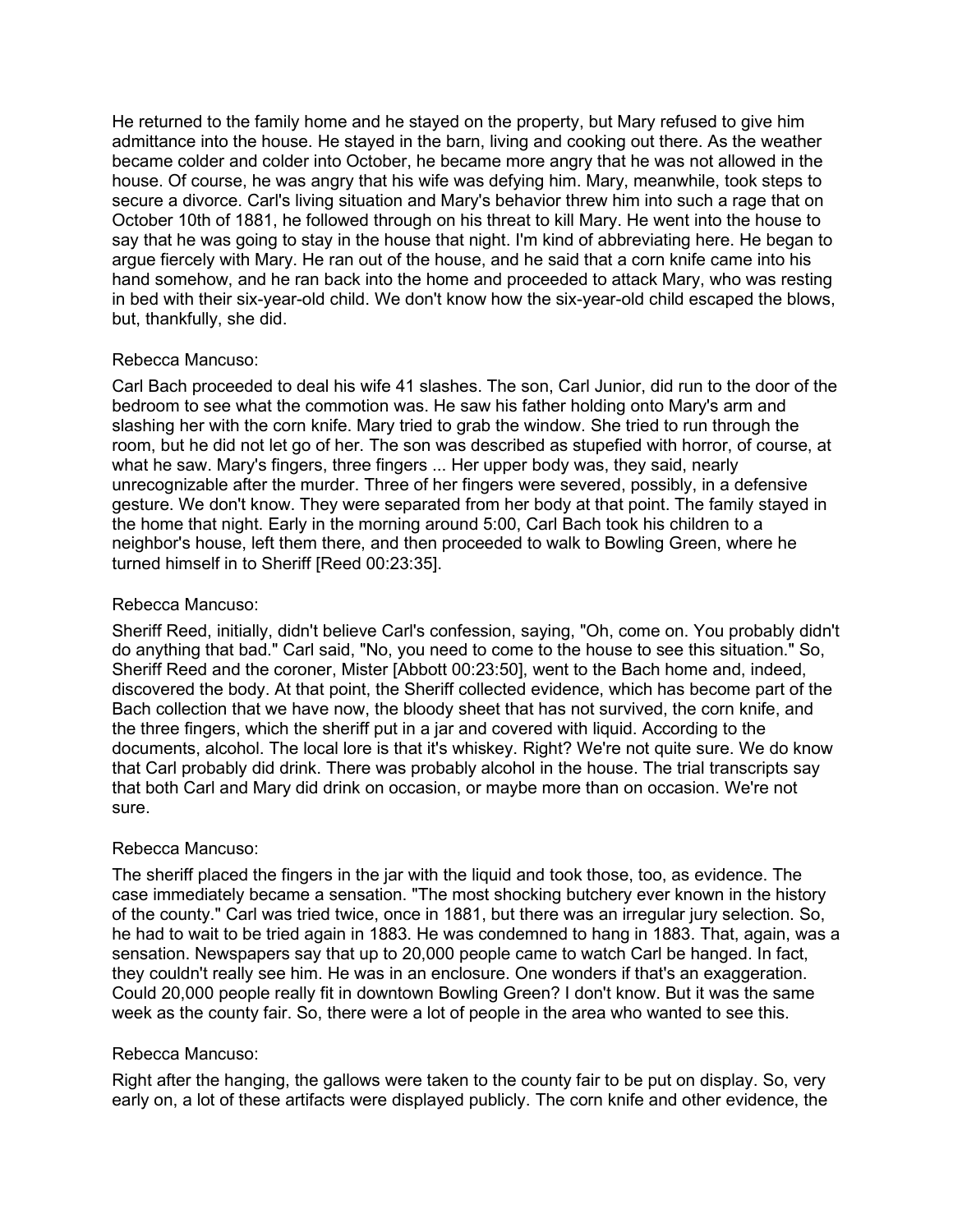fingers, the sheet were all displayed in court first and then became part of an exhibit that I'll show you here in a few minutes. So, newspaper coverage in 1881 shows some sympathy for Mary. The newspaper said, just summarizing here, that she was "an assertive woman," "a thickset though not bad looking woman." They mention her pregnancy. They mention that she was a victim of a brutal attack. They say that these poor children had been robbed of a mother. They mention that the child was in bed with the mother when this happened, and these kinds of things.

### Rebecca Mancuso:

Jumping ahead though, by 1883, already, the discourse shifted. So, it didn't take a lot of time for attitudes toward Mary to change. Each time Carl Bach went to trial, and then when he was hanged and everything, each time the local media got to revisit the case, right after the murder, the first trial, the second trial, then the hanging ... Each time the discussions of Mary and Carl Bach, the husband, changed. By 1883, Mary was described as a lazy animal, filthy at times, slothful, disobedient, and that she neglected her wifely duties, which could mean a lot of things. Carl, too. He was called a maniac. He was called depraved. He was also referred to as a pitiable man and a poor victim, whose wife was more of a curse to him than anything.

## Rebecca Mancuso:

Now, a lot of these descriptions of Mary come from the trial transcript. They come from Carl Bach, the perpetrator's testimony that is in the court transcript. In some of the newspaper articles they will say, "This is Carl Bach's testimony. He's talking about his wife." Other times they just pull things from Carl Bach's testimony and report on what Mary must have been like, using Carl's words. They don't attribute these words to Carl. So, she's called all of these things in the newspaper, and we don't know that those were Carl's words. A reporter for the Wood County Democrat wrote in 1883 that, "While a man should protect his wife, the fault, maybe, was partly on both sides."

### Rebecca Mancuso:

So, this narrative of the blameworthy wife had started to take hold. It would be remarkably persistent. I talked to Dana, the former director of the museum, and she told me that ... You could tell me I'm lying if you want to. She did tell me that when she became a tour guide in the museum, it was in the '80s.

Dana Nemeth:

The late '80s.

### Rebecca Mancuso:

Late '80s. You were told that you could suggest when you were giving a tour that Mary Bach's baby was not necessarily Carl's baby, and that she was most likely unfaithful to Bach. I'm looking through all the documents. I don't really see any suggestions of that. That's how persistent that was. Mary, of course, was silenced. She couldn't say anything.

### Rebecca Mancuso:

So, I think I went over this, didn't I? First shown in the courtroom. Here is the exhibit, the Wood County Courthouse exhibit from 1897 to about 2012, I believe. This is what it looked like. It moved to the Wood County Historical Society in 1980, but it was left just like this, and was left just like this until 2012. The current curator just dismantled it, and still put a few of these things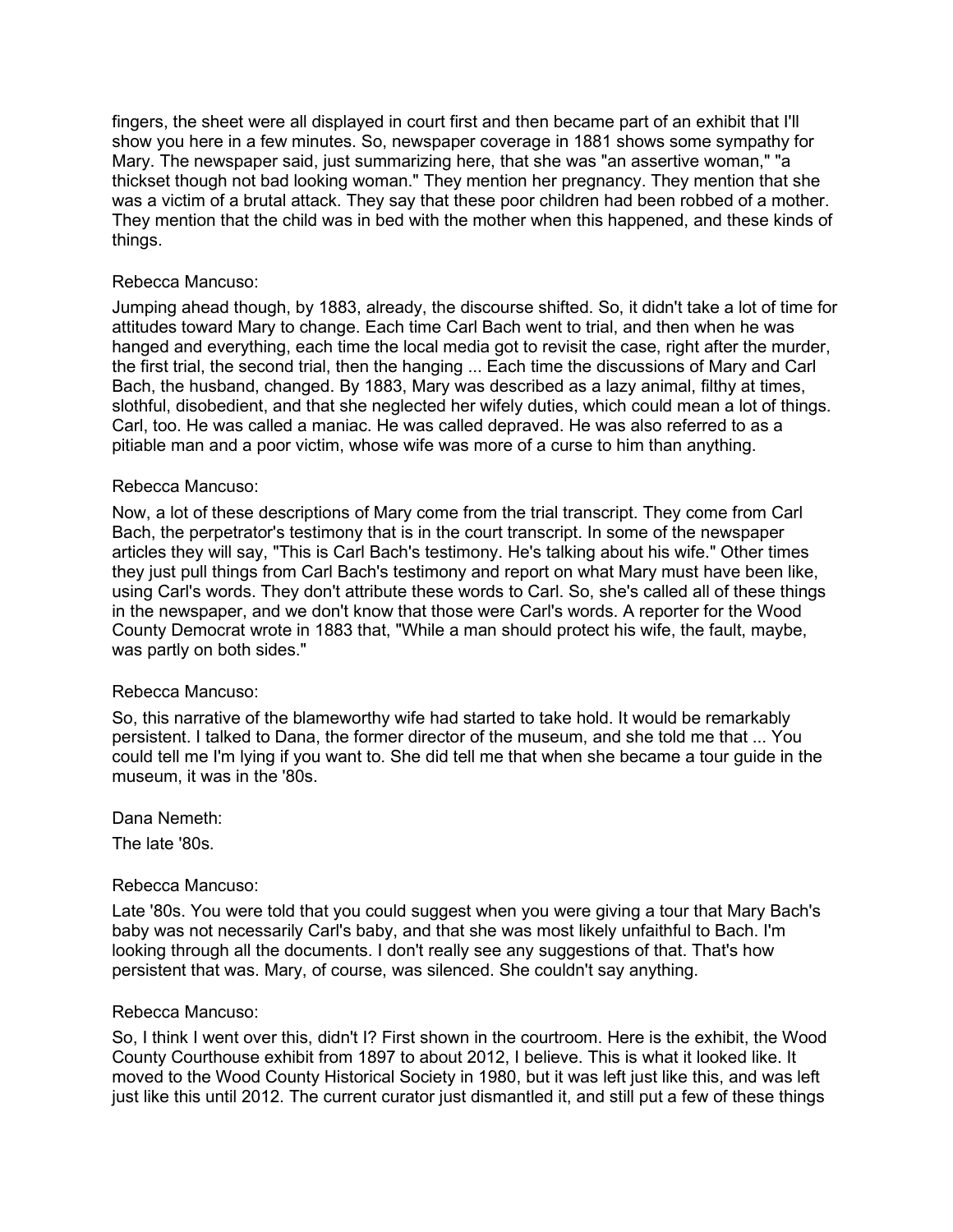on display but in a more tasteful way with a white background. You look at this and you see ... It's a little hard to see, I know. Here's the corn knife right here. For some of you, this will be really familiar. There's a noose and the hood Carl Bach wore, photos of Carl Bach, his pipe, his Bible. This right down here that you can't see, that's just the top of the jar where Mary's fingers were. So, who does this focus on? Who's the center of this exhibit? It focuses all on the perpetrator, Carl Bach.

### Rebecca Mancuso:

So, what choices, really, did the museum have? The museum could bury the remains. I mentioned that the fingers are cherished here in Bowling Green. There have been just a couple of objections, I think, maybe, two or three letters over the last decade and a half, where some people have said, "Hey, maybe we could consider burying these remains." Another letter from 2015 said, "Hey, we really do need to stop treating Mary Bach's remains like some kind of sideshow oddity." It's not a lot of objection, but we needed to listen to that. It spoke to people at the museum. "Yeah, we've got to change this."

### Rebecca Mancuso:

So, they could retain them but not exhibit them, and then exhibit them in this new social welfare context that the museum is really exploring now. So, I think you can kind of guess that I'm believing in this direction. That starts to be the direction I'm beginning to go in. So, if they are going to be exhibited, what would the best practices be? Well, you have to contact multiple stakeholders. We talked about the society membership, getting their input. Community groups. We talked about bringing in women's groups. Advocacy groups in the community. Perhaps contacting family members of the Bach family. I talked to the present curator about this. She's being very cautious about that. She doesn't want to contact living members of the Bach family just right out of the blue, saying, "We've got these fingers." So, that's got to be done carefully. She says she's talking to the board to consider how to do that.

### Rebecca Mancuso:

One thing I did though was to do some comparative work. Again, I'm writing to talk to other museum professionals about how to handle these kinds of controversial artifacts. So, I started talking to other museum professionals about what they had done. The Bach case is pretty unique. A lot of museums have human remains, as I've said. When they have them, those curios in the jars, they don't want to get rid of them. What's different about Mary Bach? Well, one big thing, big ethical issue, is that we know who she was. The fingers can be connected to a human being. They're not anonymous. A lot of the human remains in museums are completely anonymous. You don't know whose brain it is, or whose tumor that is, or whatever it might be. That's not the case with Mary.

### Rebecca Mancuso:

The consent issue is, of course, a big one, too. Mary would probably not have consented to this. So, we think about whether we would want our loved one's remains on display. So, those are some big differences. The American Alliance of Museums says that it is acceptable to exhibit human remains if it's done in an educationally responsible way. Well, okay. What does that mean? So, I started talking to people. That's the best thing I could do. I talked to some staff members from the Holocaust Memorial Museum when I went to the National Council on Public History Conference. Their issue was human hair. Is human hair a human remain? No, because if you go to the salon, you don't have to take the hair and bury it or anything like that. So, it's not considered human remains.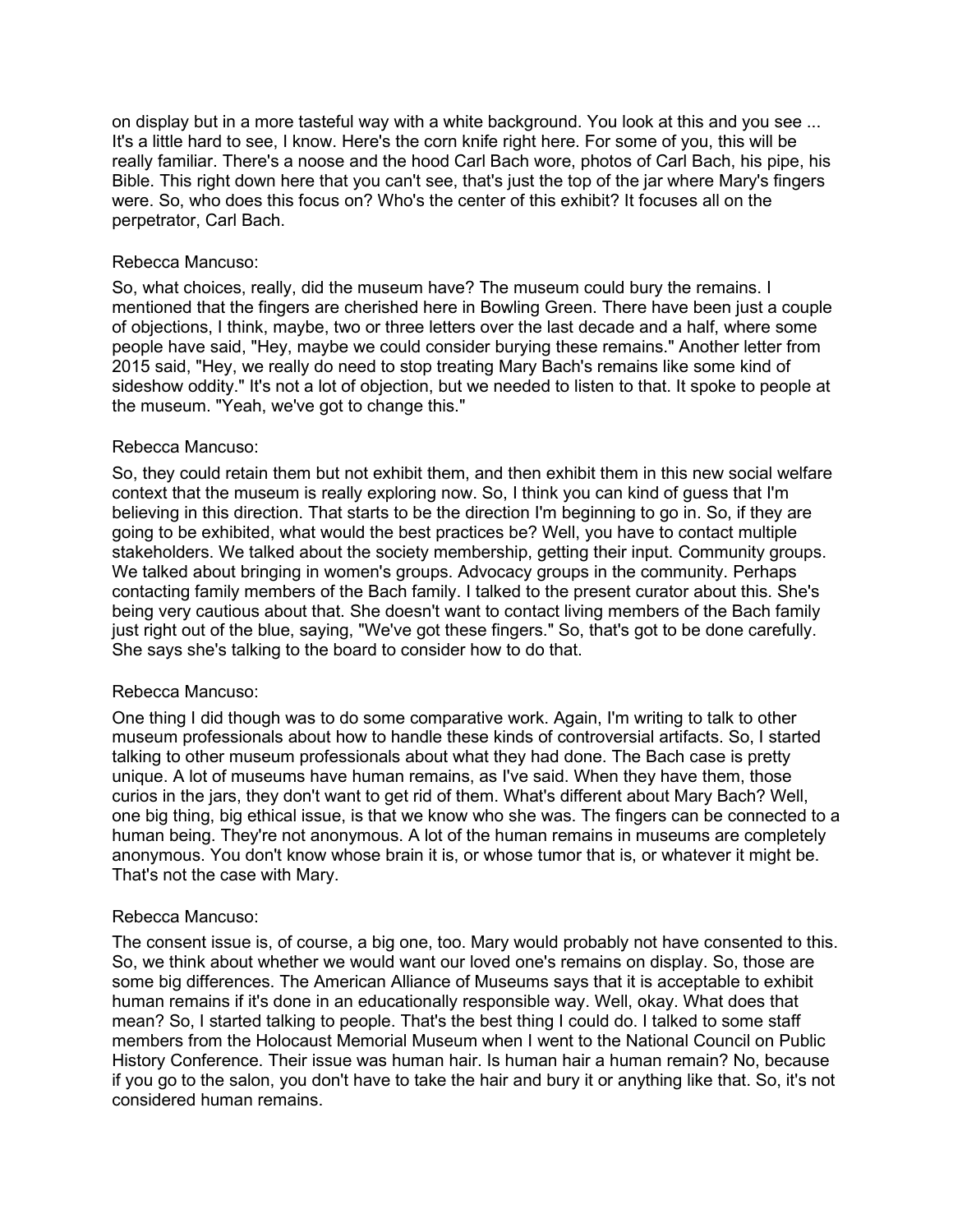#### Rebecca Mancuso:

However, when we talk about how the hair that appears in Holocaust museums was obtained, it was obtained under horrific circumstances, right? It was forcibly removed from people. So, even though it's not human remains, it's human material and it's fraught with a lot of horror and so forth. There have been objections from among the Jewish community when museums put hair on display. Talking to the memorial museum staff members, some of them said, "No, we don't think it's quite right to have it on display." In the US, in Washington DC, they don't have it on display now. I think they have some pictures but they don't have the real hair on display. In Europe, some places do. According to these staff members, they said, "So, seeing the hair gives you a horrified reaction. That's what it's supposed to do. So, that's okay."

### Rebecca Mancuso:

So, again, if you think it through, why are we doing this? The [Mütter 00:34:17] Museum, they were very helpful. That's a medical museum. They just have human remains everything. So, they're like, "Yes! Human remains. Interpret them carefully, pedagogically some way, have a lesson here." So, they were all for it. The one that was most inspiring, however, was the head archeologist at Historic Jamestown. His name is William Kelso, Doctor William Kelso. He's a BGSU graduate. He told me that he and his wife are Falcon Flames. So, BGSU kind of gets you in the door. I had a great conversation with him. Really inspiring. He told me about the story of this person. Little different from Mary Bach.

### Rebecca Mancuso:

Her name, or the name given to her, is Jane. Jane is not her real name. We don't know her identity. In the course of excavations in Jamestown, the archeologists found the bones of a woman that they were absolutely certain had been cannibalized. Most likely after death. She probably wasn't murdered necessarily for that purpose. She probably died of natural causes. She was cannibalized. They have decided to put her remains on display. You can clearly see where parts of the skull have been cut open so that people could get to the matter inside and all of these things. So, it is disturbing.

### Rebecca Mancuso:

What disturbed the archeologists the most was not so much that she'd been cannibalized. Let me explain. These few years were called The Starving Time in 1609, 1610, when everybody in Jamestown was starving. So, it was just something that the other settlers did to Jane after she had passed away. What bothered the archeologists was that she had been thrown on a trash heap with a whole bunch of garbage and human waste and stuff. They thought, "That's just unjust. That's dehumanizing. So, we want to bring Jane's humanity back." So, they had someone reconstruct her facial features. They gave her a name. They told her story. It's really educational. It's disturbing, it's shocking, but Bill Kelso said he just wanted her to live on. He wanted people to know that she was a human being.

### Rebecca Mancuso:

So, I thought about Mary Bach when he told me that. So, my decision, and, again, this was just the conclusion that I came to. I will tell you it pretty much fit in with what the staff was thinking, too. I have some information from the present curator to tell you about what they want to do with the remains. Again, in talking to the curator about this, she just decided that the fingers can be a really interesting way in to difficult conversations about vulnerable people, about victimhood, about abuse, about death. So, these things are worth looking at, talking about. I talked about the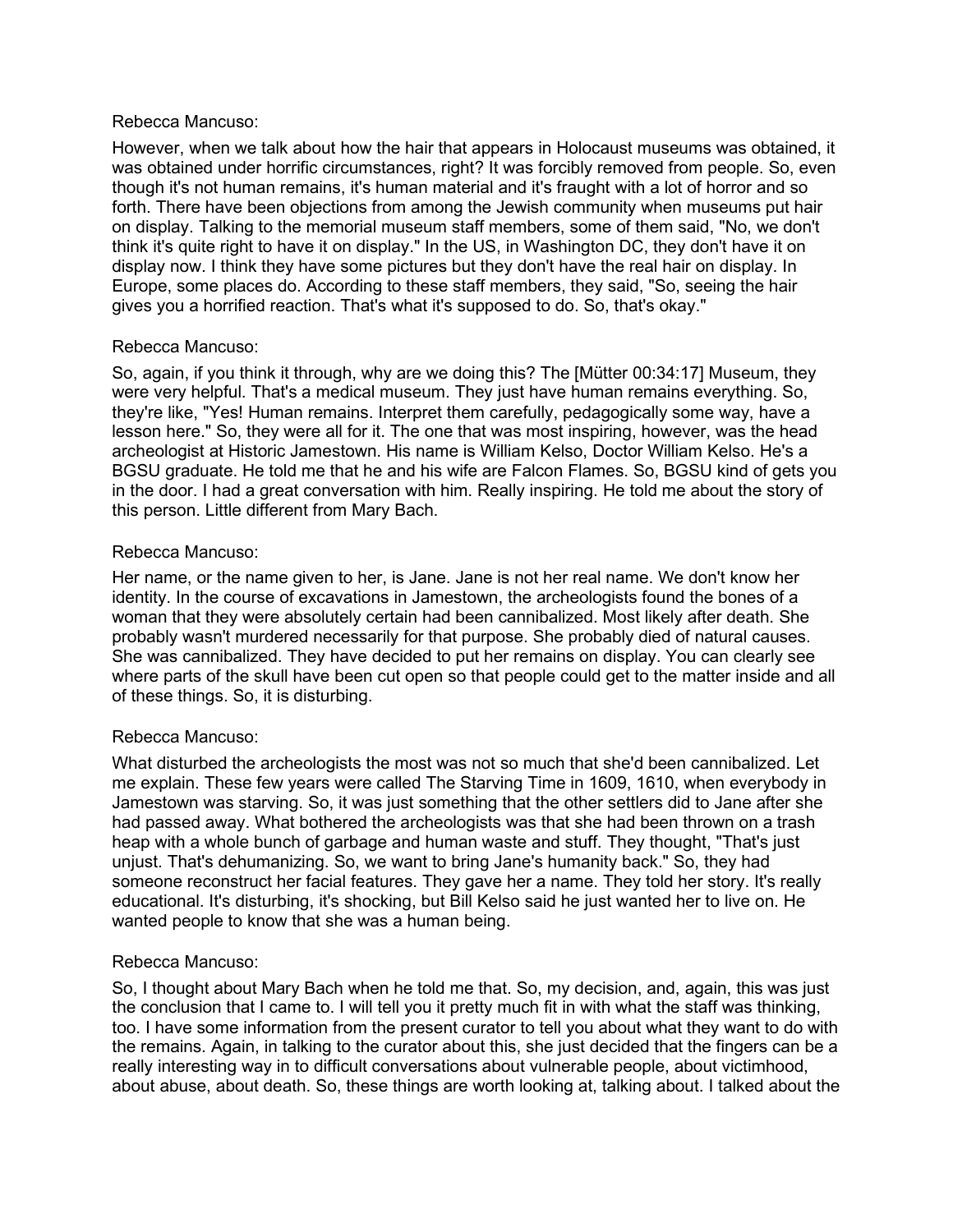museum's updated mission here, but we want to put ... They, I should say, are going to put Mary Bach at the center of the story, give her an autonomous place in history.

## Rebecca Mancuso:

What was really shocking to me as I continued with this research, I looked at some of the current articles by sociologists and psychologists about domestic abuse and why people abuse. What shocked me was that the constellation of factors surrounding the femicide of Mary Bach, the forces that were present in her life, in her domestic situation, are exactly the same as the factors today that increase a woman's chance of being killed. Look at them. Exactly the same. Financial strain, prior abuse, pregnancy, perpetrator's adherence to strict gender roles, and a woman's attempts to leave the abuser. So, we can connect past to present and really learn from that, I think. That's what the curator's doing. The message, too, that domestic violence happens here and not just somewhere else is also very powerful.

## Rebecca Mancuso:

So, Carl Bach will still be in the story, but he won't be the center of the story. Through this exhibit, the museum can speak to all kinds of people. So, yes. I have just a couple more things to say and then we shall wrap up. Let me tell you what the current curator, Holly Hartlerode Kirkendall, says about the fingers and how they will be displayed. They're going to go back on exhibit in May of 2020. She just wrote me recently and she said, "It's known that the object, the fingers, draw in visitors. But the focus will now be on Mary. Mary was a victim of domestic violence. For that reason, her story will be told in the form of a victim impact statement." To help her do this, Holly is partnering with the The Cocoon Shelter here in town.

## Rebecca Mancuso:

Carl's items will also be on display, with the intention of using these items as tools to promote conversation surrounding people with violent tendencies. She wants to talk about where Carl could have gone if he lived today. So, to do that, Holly has partnered with the National Alliance for the Mentally Ill, the local chapter here, and the Wood County Alcohol Drug Addiction and Mental Health Services. She's going to create brochures to go with the exhibit with information on where people today can get help if they're in a violent situation. The Cocoon is putting together a video with victim impact statements from women and from men. So, the fingers are no longer going to be treated, she says, as, "the sideshow joke in a jar. The seriousness of the issue and its connection to how local communities deal with violence and murder must be told."

### Rebecca Mancuso:

So, one more thing. I'm just going to read the final paragraph of my article to give you my feelings about this. This is me narrating, okay? As a child, my mind was haunted by a woman's severed fingers that lay in a remote, dusty case in our county courthouse. But while researching and writing this article, another haunting thought has taken its place. It is the utterance of Carl Bach, who summoned the editor of The Sentinel Tribune Newspaper to his jail cell in 1883, eager to justify his actions to the public one last time before he was hanged. He said, "How melancholy and desperate my wife made my heart and mind when she told me I have nothing more to do with household affairs. But my two oldest children, Carl and Marie, know well enough that their mother was more to blame than their father."

# Rebecca Mancuso:

This was printed in the paper. Mary Bach's assertion of her independence, rather than Carl's decision to attack her, had become an accepted explanation for her fate. How often do we still